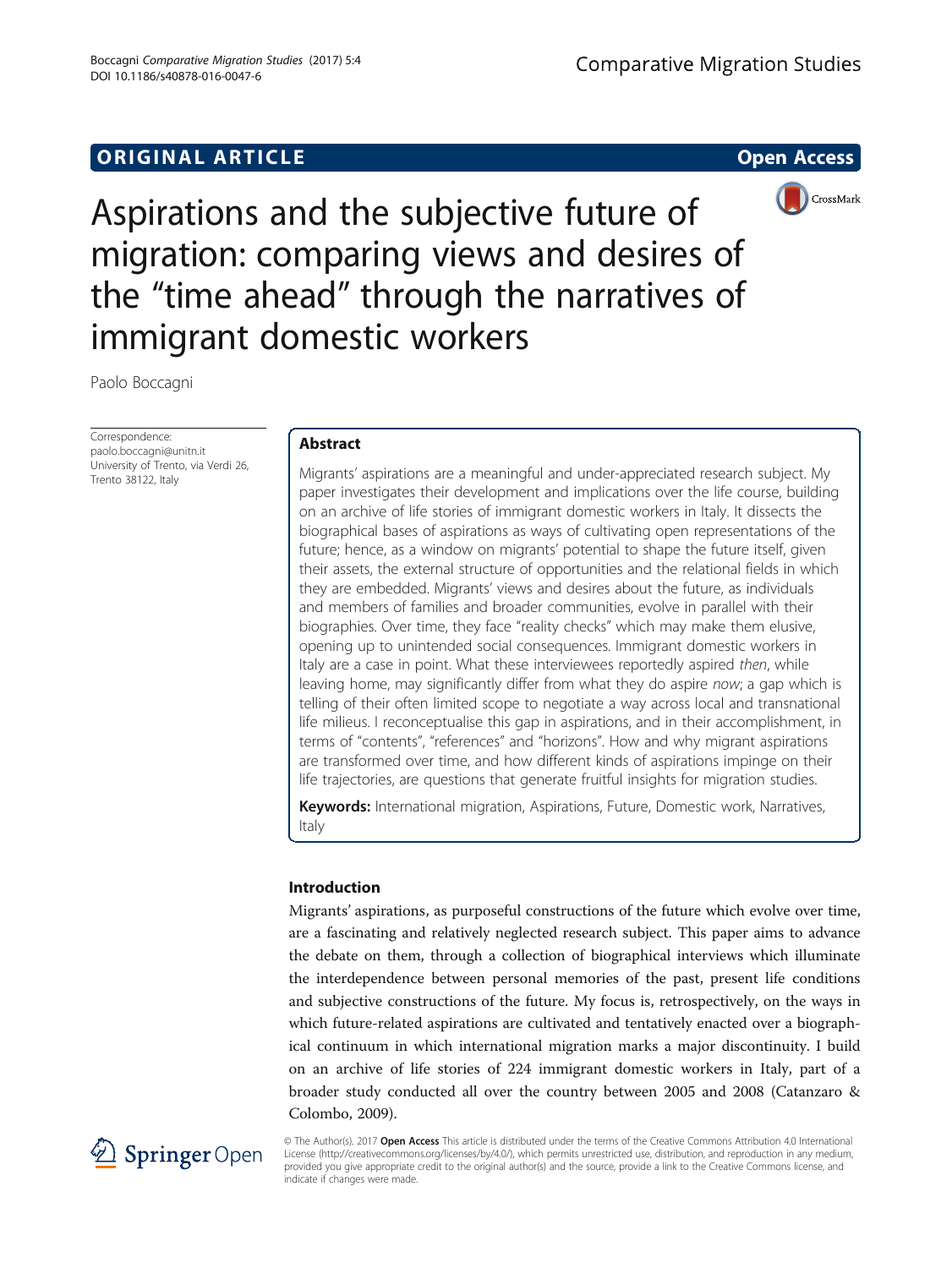In my understanding, aspirations are emotionally thick representations of what one's future *might* and *should* look like, given the present circumstances and the experience of the past as re-codified from the "here-and-now". Judging from the literature available, migrants' imagined constructions of their future – as individuals and members of families and broader communities – are quite understudied. This is unfortunate, since revisiting their biographical narratives in this optic can illuminate the subjective and emotional drivers of their life trajectories overseas, under a twofold pressure: the multisited relational settings in which their life projects are embedded, and the changing external structures of opportunities.

Through a content analysis of immigrant domestic workers' narratives, with a focus on their mixed stances towards the future, I examine the interface between their reported aspirations and their evolving life and work circumstances. How (far) do the views and constructions of the future shape the biographical trajectories of these individuals? And how are such views and constructions affected by migrants' life conditions over time?

In order to address these questions I first review the relevant literature, at the intersection between the study of aspirations and of the social meanings of the future. After a brief presentation of my case study, I advance a heuristic frame for charting migrants' reported aspirations in light of the interdependence between the influences of the past, the structure of opportunities of the present and the construction of the future as a more or less open social field. Respondents' self-narratives are analysed as a source of insight on their evolving ways of cultivating, and to some extent achieving, different kinds of aspirations.

As it turns out, their future-related views and imaginations face reality checks which may make them elusive and open up to unintended social consequences, including the systematic postponement, "downsizing" or "displacement" of the initial migration aims. This leads me to revisit the very concept of aspirations, as a conflation of different contents, relational references and space-time horizons. Whether migrants' imagined and desired futures turn into reality or not, a retrospective focus on them is critical to make sense of their evolving attitudes and life projects vis-à-vis both host and home societies.

# Aspirations as goal-oriented cognitions and subjective glimpses into the future

#### A faceted and interdisciplinary research field

Approaching migrants' reported aspirations over their life trajectories requires, first of all, an overview of the main uses of this notion in social research. Its meaning and implications are less obvious than its discursive currency would suggest.

The concept of aspiration has gone through an extended, if discontinuous intellectual career over the last decades. Much of its use as an empirical construct has involved research on social mobility, education and employment. A number of longitudinal studies have been done, particularly in the US, on the attitudes and motivations underlying the younger generations' educational and occupational pathways (Haller, Otto, Meier, & Ohlendorf, [1974](#page-16-0)). The social production of the youth's subjective motivations and expectations, as a predictor – combined with external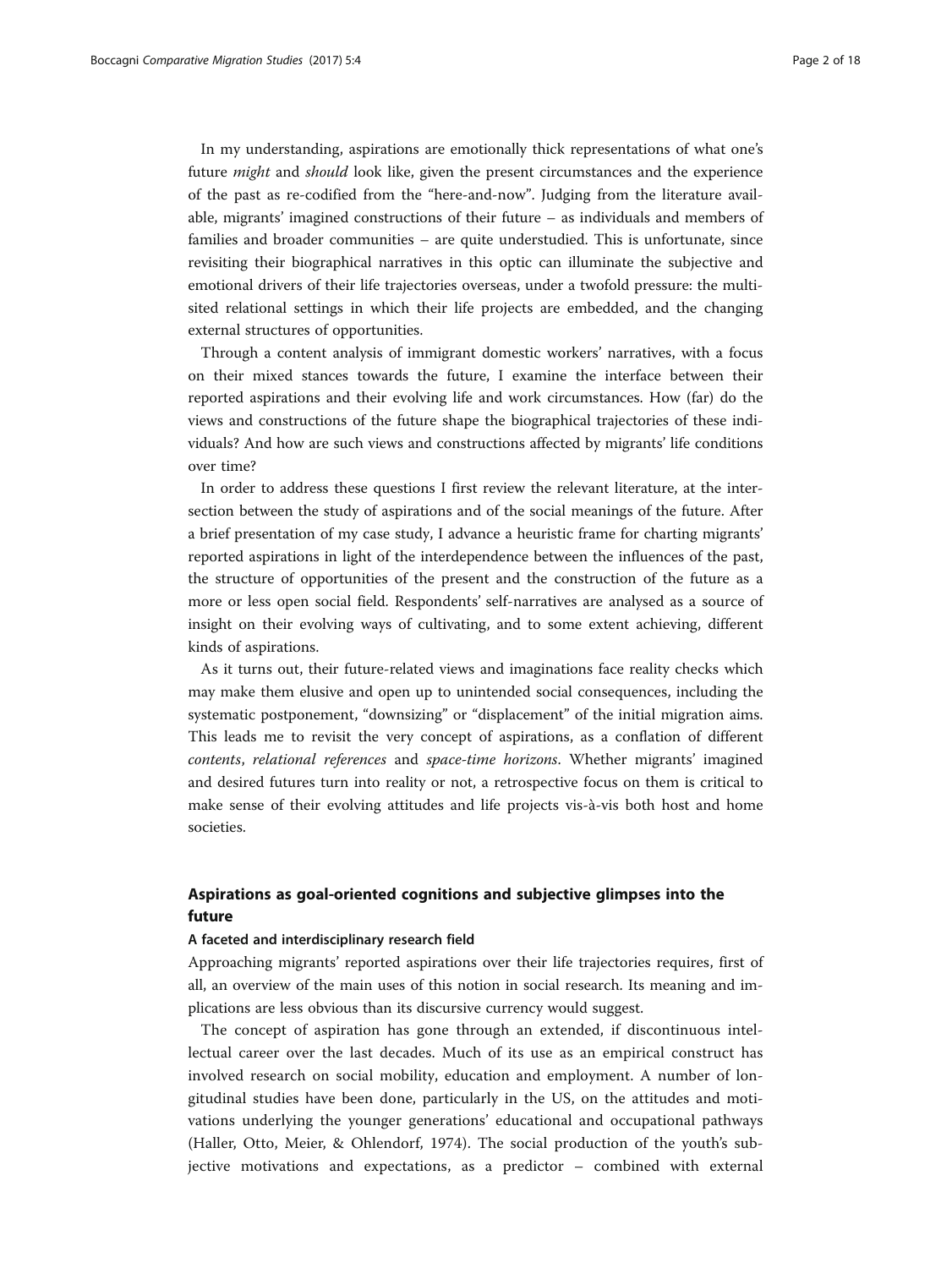circumstances – of their occupational trajectories, has been investigated through qualitative fieldwork too. A celebrated instance is MacLeod's ([2009](#page-16-0)) ethnography of the schooling and employment trajectories of two marginal youth groups, in light of their distinctive constellations of future life-goals, as they were emerging and reproduced in their everyday lives. Earlier elaboration on the concept of aspiration can however be found in Lewin's field theory, as a starting point of a tradition in social psychology that has referred to aspiration as "the cognitive orientational aspect of goal-directed behaviour" – or more simply, as "ego's own orientation to a goal" (Haller, [1968,](#page-16-0) p. 484). This cognitive and orientational basis is not to deny, of course, the central influence of "ability and circumstances" (Haller, [1968,](#page-16-0) p. 486) on individuals' attainment, as a more or less imperfect accomplishment of their initial aspirations.

Sociologically speaking, aspirations are a valuable research field on the interaction between structure and agency; put differently, between mutually interconnected structural factors (i.e. family backgrounds, education, social class, employment etc.) and individual orientation to social action. It is however on the side of individual preferences and inclinations that a focus on aspirations – as distinct from expectations (Spenner & Featherman, [1978\)](#page-17-0) – sheds light. Aspirations could be defined as the personal "ability to believe in «making it»" in a given life environment (Chamberlain, [2001,](#page-16-0) p. 8), in light of the subjective perception of it and of one's evolving biographical circumstances. Such a background is particularly complex when it comes to migrants' aspirational trajectories, as it may involve different locations and relational settings over time and space.

The concept of aspirations is relatively novel, instead, as a specific topic of analysis for migration studies. The most oft-quoted contribution in this respect, Portes, McLeod, and Parker ([1978](#page-17-0)) "Immigrant aspirations", provides a survey-based map of newcomers' aspirations in three respects – employment, income, education. More recently, in the European context, explicit reflections include Carling's [\(2002, 2014](#page-16-0)) argument on "migration aspirations", basically framed as individuals' "preference for migration over staying, regardless of the reason"; and De Haas ([2011](#page-16-0)) theorization of aspirations as an individual requirement, along with "capabilities" (and "within a given set of opportunity structures"), for migration to start and be perpetuated over time. In terms of empirical research, some attempts have been made to investigate the determinants of migrants' aspirations through quantitative techniques (e.g. Czaika & Vothknecht, [2012\)](#page-16-0), and to classify them via qualitative ones (Bal & Willems, [2014](#page-16-0); Van Meeteren, [2010](#page-17-0); Van Meeteren, Engbersen, & Van San, [2009](#page-17-0)). Still another variation on the theme, out of migration studies and curiously disconnected from it, has been introduced by Appadurai's [\(2004](#page-16-0)) "capacity to aspire" as a fundamental metaobjective of anti-poverty and development policies.

Still missing, though, is a systematic connection between the study of migration aspirations and temporalities – what this paper specifically aims at, starting from the subjective constructions of future that emerge out of migrants' aspirations.

#### The future as a shifting horizon for migrants' aspirations

Across this wide and interdisciplinary spectrum of uses, relatively little attention has been paid to the temporal dimension of aspirations, in a dual sense: related to their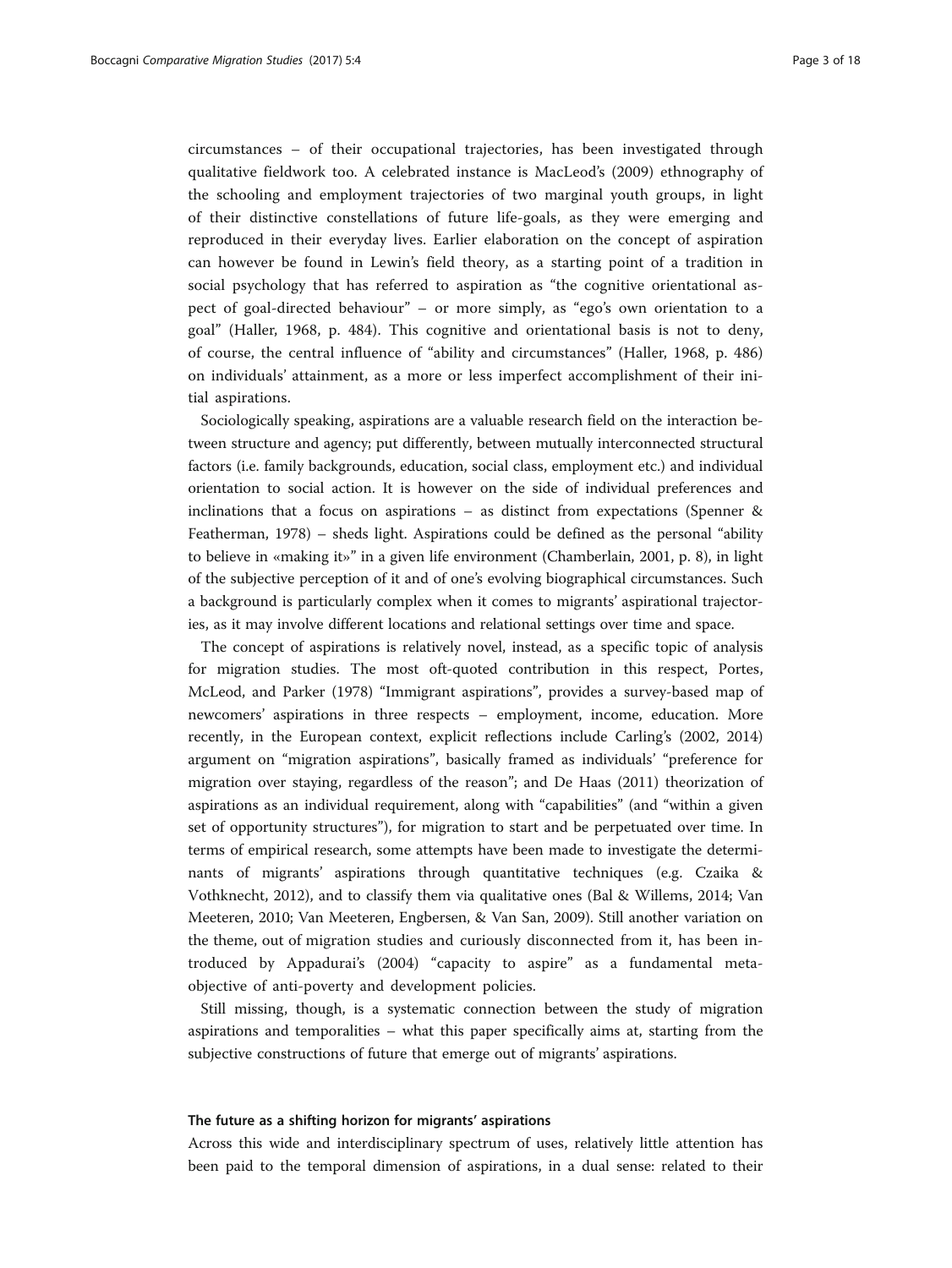evolution over time (as narratively reconstructed from the present), and to their interdependence with future-related views and desires at an individual and group level. $<sup>1</sup>$ </sup> This is unfortunate, since the conceptual promise of aspiration lies exactly in being a synthesis of the future-orientation of individual agency, as it evolves over time – in this case, parallel with migrants' life trajectories. This by no means denies the challenges and dilemmas inherent in cultivating, and possibly realizing, one's aspirations.

A time-sensitive understanding of aspirations, I contend, is particularly fruitful in migration studies. At first glance the connection between aspirations and migration is straightforward, even tautological. At its outset, labour migration can be appreciated as a tentative enactment of distinctive "capacities to aspire"; put differently, an intransitive effort at obtaining something more, whatever the ways of defining it and the definitional clarity. The perceived potential to achieve better life conditions is a motivational driver that reflects the distinctive aspirations of prospective leavers. Nevertheless, how the interaction between aspirations and extended mobility is initially framed, and how it evolves over time, is a matter for empirical exploration – just as I do in this paper.

Surprisingly, the future  $-$  as a field open to social imagination and (to a variable extent) initiative from the present (Adam & Groves, [2007;](#page-16-0) Luhmann, [1976](#page-16-0)) – is quite marginal from the debate on aspirations and, overall, from migration studies (among the exceptions, Cwerner, [2001;](#page-16-0) Griffiths, Rogers, Anderson, [2013\)](#page-16-0). A case can be made, though, for labour emigration to stem also from an interiorized and socially legitimated view of the future as amenable to progress – of course, on a specific condition: that the bet is made to go and live elsewhere for an expectedly limited, but typically undeterminable time span. Where, with whom and in which life realms these future-oriented views do accomplish themselves is, again, an empirical question.

Following this premise, aspirations are not assumed here as an "object" to be measured and compared between different individuals or reference groups; for instance, migrants vs non-migrants (Czaika & Vothknecht, [2012\)](#page-16-0). Whether an aspiration differential between movers and stayers exists, even prior to migration, is a question out of the purview of this article. Moreover, a comparison along similar lines should address what seems to be a widespread research finding: the modest "net causal efficacy" of ambitions and aspirations on individual life achievements over time, compared with major structural, relational and situational factors, including the main "contingencies" in the life course (Spenner & Featherman, [1978](#page-17-0), p. 408).

More promisingly, individually displayed and reported aspirations are interrogated as a window into migrants' constructions of their future, as affected by past life circumstances and by their ex-post redefinitions in terms of memories, recollections and rituals. Aspirations are approached as an expression of the self to which a certain view of the future – as elicitor of personal desires – is attached; and which results in distinctive (not necessarily consistent or consequential) social practices. Underlying this perspective is an understanding of migrants' subjective future as a relatively manipulable field; hence, an object of projects with a potential to be fulfilled, in presence of favourable conditions (Adam & Groves, [2007\)](#page-16-0).

Building on a number of narrative accounts of immigrant domestic workers in Italy, now, I explore how these future-related stances change over time, affecting and being affected by the changing life backgrounds associated with migration. Respondents' aspirations emerge from the standing point of a "present" generally marked by limited and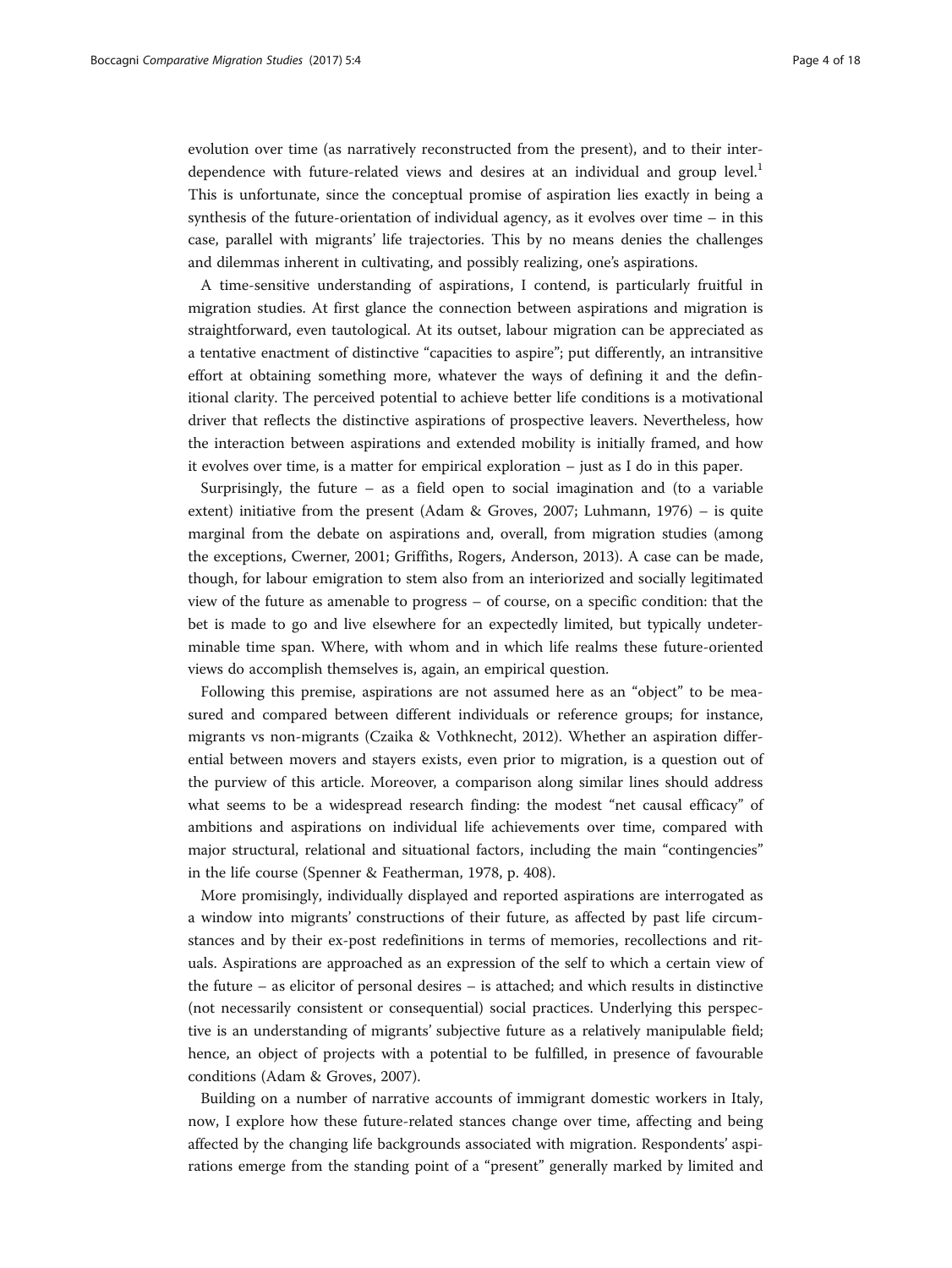subordinate inclusion in the receiving country. Even so, the life stories of these interviewees point to a variety of aspirational contents and references, to be empirically classified and then theoretically revisited in this article.

# Reconstructing aspirations through biographical narratives: a case study of immigrant domestic workers in Italy

Empirically speaking, this article builds on an archive of in-depth interviews with lowskilled and middle-aged immigrant domestic workers in Italy, collected all over the country between 2005 and 2008 (Catanzaro & Colombo, [2009\)](#page-16-0). This qualitative survey has resulted in an unprecedented archive of narrative data on the life trajectories of immigrants employed in domestic work. This labour market sector, which accounts for 20% of foreign employment in the country (IDOS, [2015\)](#page-16-0), has been relatively resilient to the after-2008 crisis (Saraceno, Sciortino, & Barban, [2013](#page-17-0)) and has been fueled by an increasing demand for personal care to the elderly, primarily in domestic environments (Ambrosini, [2013;](#page-16-0) Da Roit, [2007](#page-16-0); Rusmini & Pasquinelli, [2015](#page-17-0)).

Several of the topics addressed during these interviews had to do with orientations to the future – in fact, aspirations – at different stages of the life course. The interview guide included open-ended questions on respondents' views, projects and expectations about the future as seen at that moment, but also, retrospectively, as seen while leaving home. This makes for an open-ended and flexible framework in which interviewees' aspirations often emerge tacitly and indirectly. The word itself may be marginal from their everyday language. Nonetheless, their self-narratives are replete with instances of aspirations being cultivated, experienced and, to some extent, accomplished.

Out of this 682-item archive I have selected for content analysis 224 interviews to adult first-generation newcomers, based on a length of stay of ten years at least, against an average of seven for all interviewees. I assume this time-span to be extended enough to cast light on the evolution of their aspirations, parallel to their local integration processes. A stay in Italy of ten years or more is sufficient to emphasize the gap between the expected temporariness of most of these migration projects and the migrants' factual settlement. This selection criterion has resulted in a subset of respondents with significant concentrations along lines of gender (women being 86%), work regimes (65% non-resident, hourly paid domestic workers) and national backgrounds (the most recurring being Filipinos [about 17%], Poles [8%], Albanians [8%], Ukrainians [7%] and Peruvians [6%]). Their mean age was around forty. Most of them, particularly women, cultivated extended transnational family ties with significant others left behind, primarily children and partners. This also affects their aspirational structures – the "will to have a future together as a family" being crucially emphasized in the narrative of Filipina Mel, and of many other interviewees.

Methodologically speaking, these interviews were based on a long and detailed guide, but were conducted in ways which enabled respondents to tell spontaneously their own life stories, as long as they had some fit with it.<sup>2</sup> My ex-post analysis is based, first of all, on in-depth reading of all the relevant interviews, which I have re-coded in order to select all contents related to 'future', 'aspirations', and their synonyms. With the help of Atlas.ti. I have then revisited these excerpts, in light of the biographical and work circumstances of each interviewee. While I can produce only a few exemplary quotes in this paper, my overall argument builds on the much richer material which I have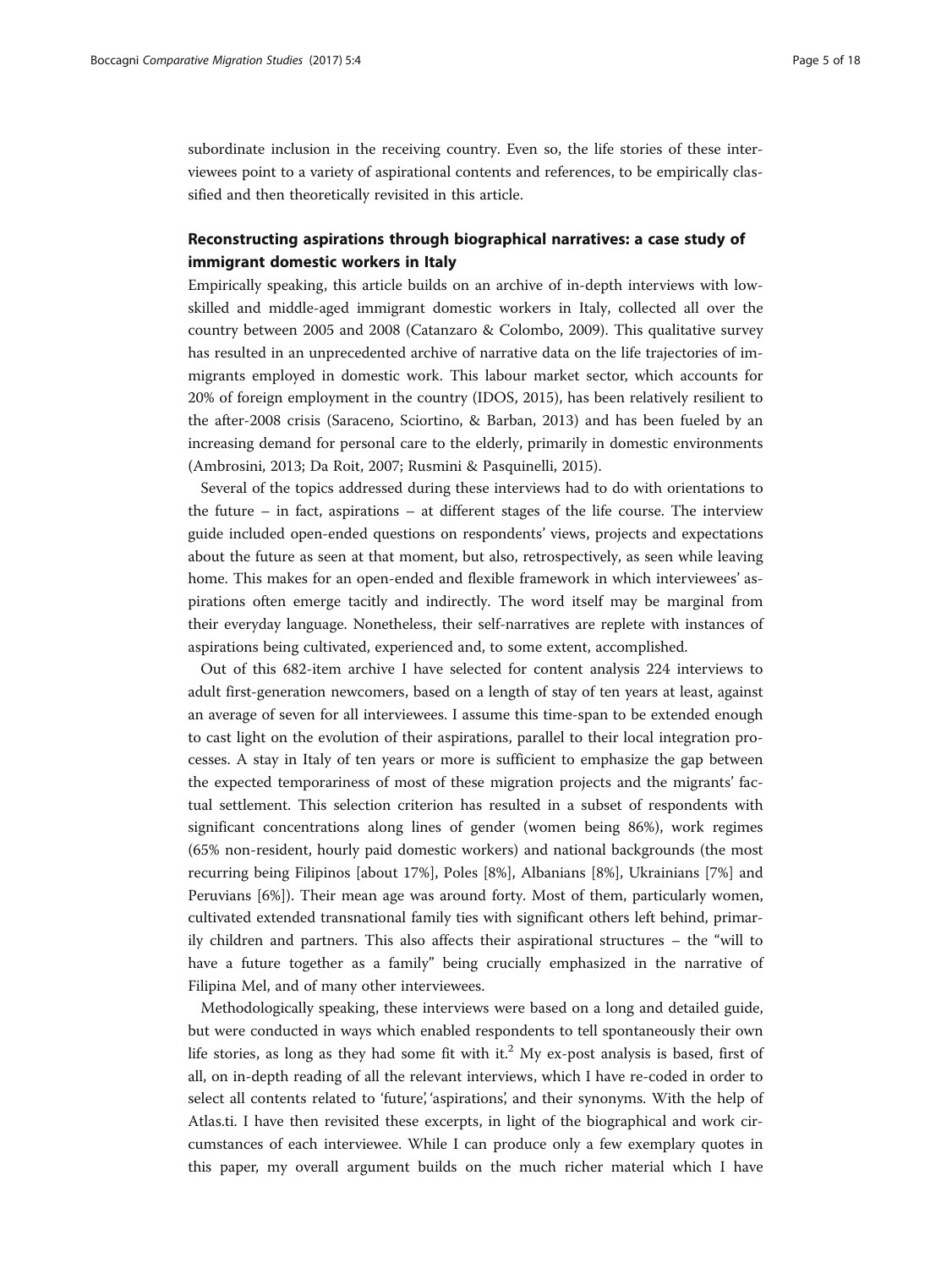collected and selected in this way. Of course, such a retrospective and indirect account is not without limits – not only because it builds on a non-representative sample, $3$  related to a specific immigrant profile. Besides that, my analysis cannot do justice to the diversity in respondents' demographic and socio-economic backgrounds, and to the socio-cultural variation in their ways of conceiving and articulating aspirations. Nor can it fully grasp the determinants of respondents' selective memories of their past (and of course, of their aspirations-in-the-past). Nonetheless, I found this archive invaluable as a source of first-hand data on the ways in which migrants' aspirations are articulated, reshaped and projected ahead, parallel with their life course.

The focus of my analysis, as a result, is less on the influence of respondents' national, ethnic or family backgrounds, than on a different question: the evolution of their aspirations over time, as they interact with their processes of local integration and transnational engagement. The key issues are what respondents' aspirations reportedly looked like at the start of the migration experience; how they have evolved over time; what their current configuration is like; how they fare vis-à-vis migrants' actual "achievements" and employment conditions in a low-skilled and segregated niche such as domestic work in Italy.

### Tracking migrants' aspirations over time: continuities, ruptures, reframes

It is now time to see how respondents' evolving aspirations mark and reflect the steps of their life trajectories, and how they feed into their perceived future prospects. I first borrow insights from the literature on "socially expected durations" (Merton, [1984](#page-17-0)) and on the social construction and production of the future (Adam & Groves, [2007](#page-16-0), [2011](#page-16-0); Luhmann, [1976](#page-16-0)). I then enter into the domestic workers' narratives, by matching up the temporal ends of their aspirational field: then, as they were leaving, and now, after at least one decade abroad as labour immigrants. Their "past futures" should be revisited in light of the present ones, and possibly as a source of insights on their "future futures" (Jedlowski, [2013;](#page-16-0) Luhmann, [1976](#page-16-0)). In all of these respects, the section paves the way for investigating respondents' aspirations and mixed views of the future.

### "The future cannot begin", <sup>4</sup> but its constructions change over time

Respondents' declared or implicit aspirations are assumed, here, as a gateway into their "engagement with the future" (Adam & Groves, [2007\)](#page-16-0), which migration itself epitomizes. Although such aspirations can be approached only as retrospective discursive representations, they are still telling of their attempts at, and limitations in, exerting control on the future life course. By analysing respondents' reconstructions of their past experiences and their views of the future, I aim to make sense of their changing ways of conceiving the future and tentatively "emplacing" it in distinct life projects over time. With some simplification, their reported views of the future before leaving can be compared with those which paralleled the course of migration and with those manifested "at present", while being interviewed. What is, then, the relation between migrants' evolving life experience and the development of their aspirations? What accounts for their capability to cultivate them over time and to project them ahead, in light of their socio-demographics and of their groups of reference?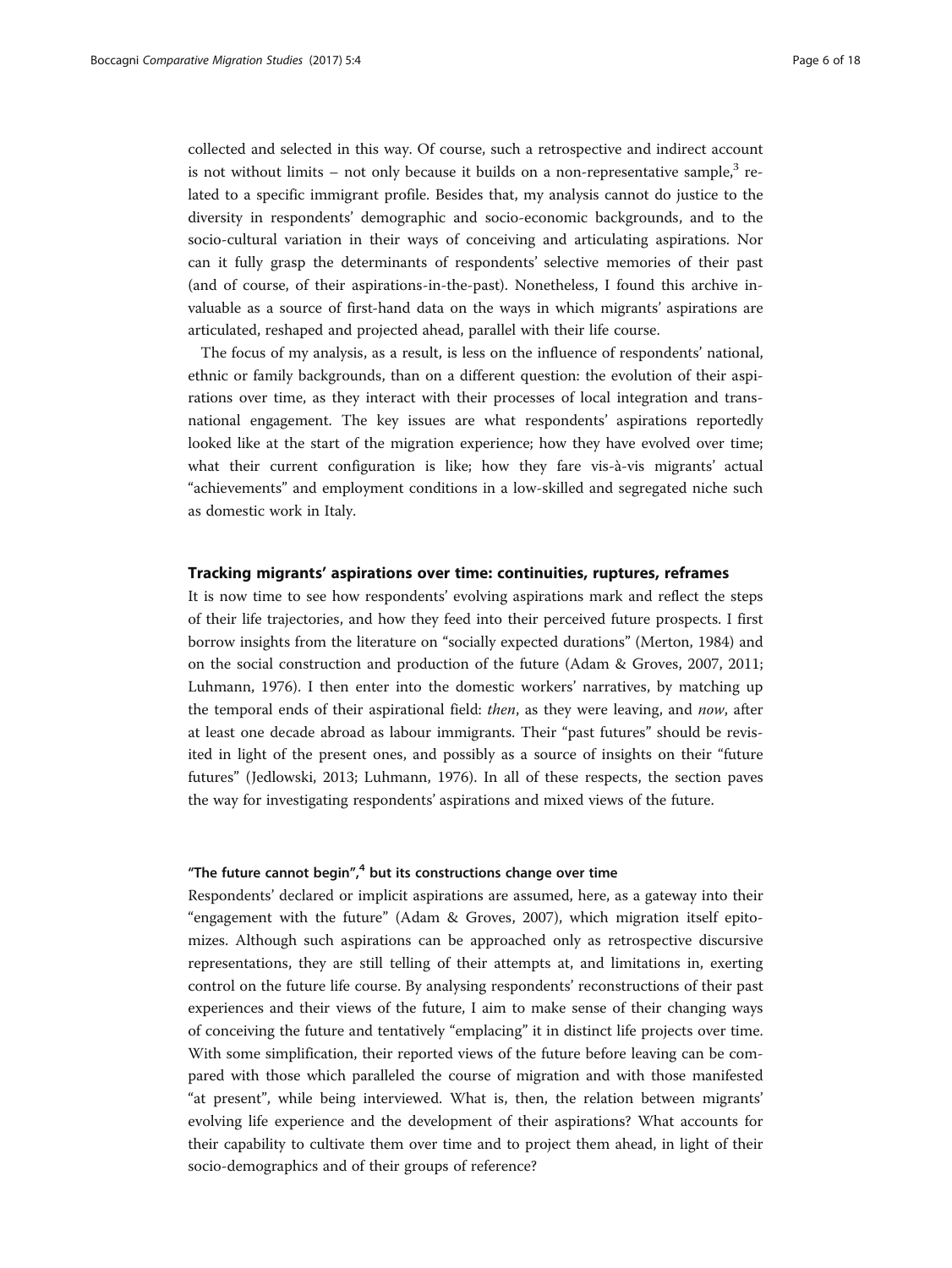

A heuristic map of the key factors involved, and of their mutual, if asymmetrical influences is sketched out in Fig. 1. Assuming migration as a major watershed  $|thick\rangle$ dotted line on the left] in the life course of the interviewees, their life stories as reported in the present should be embedded in a variety of environmental and biographical factors, past and present [grey squares]. Such factors are the breeding ground for their future-oriented aspirations [black arrows below]. They are also shaped, however, by future-related influences [clear-dotted arrows above], in a dual sense. Narratively speaking, the reconstruction of past life conditions and aspirations is affected by the circumstances of the present (i.e. the future-of-the-past). In turn, present life conditions and the attendant aspirations are affected by future-related dreams, fears, or concerns, which do impinge on migrants' present life styles (see the examples under the "future" label in Fig. 1).

A complex set of interdependencies between past, present and future is, therefore, the background against which migrants' aspirations should be appreciated. Doing so entails looking both at the ongoing influence of the external structure of opportunities, and at their changing potential and volition to achieve their aspirations. The latter, importantly, are time- and life course-dependent. At all of the stages depicted here, individuals' aspirations are likely to vary at several levels: regarding the emplacement, the emotional bases and substantive contents, as well as the expected beneficiaries and individuals' potential to achieve them. I return below on the need to unpack migrants' aspirations along these lines, in light of my empirical material.

### The future seen from the past: tracing the roots of the aspiration to leave

Aspirations, in one form or another, underlie our everyday experience at any stage of the life course. Some biographic events, however, are particularly telling about the ways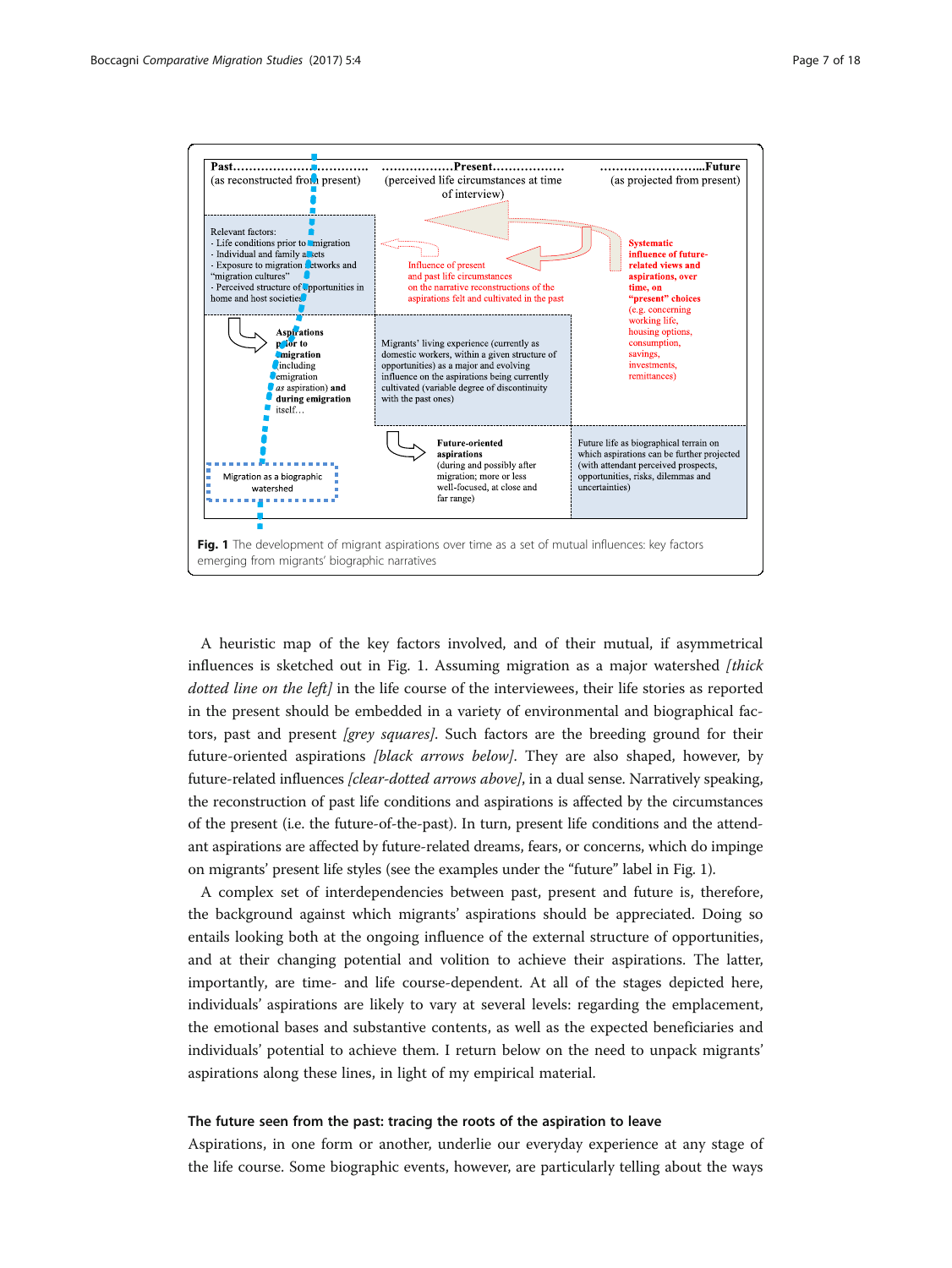in which the future is seen, constructed and tentatively achieved. The start of emigration is arguably one of these events. Within my narrative analysis, it stands out as a focal point, first, for reconstructing migrants' past futures as elicitors of aspirations; second, for comparing past aspirations with present achievements and, as critically, present, but future-oriented aspirations.

Investigating personal motivations for leaving is a reasonable way to approximate respondents' aspirations – at least as (re)defined from the here-and-now. There is a striking commonality at the inception of the interviewees' narratives, cutting across their different contexts of origin: the widespread perception of a lack of future ahead, at least within the home country. "There was no future there", or "What future could I give them *[interviewee's children]* there?", are questions that recur in a number of narrative excerpts (cf. Carling, [2014\)](#page-16-0). This resonates with what MacLeod ([2009](#page-16-0), p. 63), in an ethnography of youth groups in a disadvantaged housing estate, calls "a deeply entrenched cynicism about their future". As one reads between the lines, cynicism is exactly the attitude of most interviewees towards their home country as they were about to leave it. It is also, in several cases, their prevailing way of framing homeland politics right now; a point which is often neglected in grand narratives of diasporas, migration and development.

However, as migrants' life experience demonstrates, a deep-rooted sense of nofuture-at-home need not entail a compression of individual aspirations. Rather, it may result in their *displacement*, if an exit option is available as a way ahead for cultivating them. "I wanted a different future for me and for my children" is, unsurprisingly, the kind of sentence which often matches with the ones above. How migrants' perceived future is then shifted, re-signified and reshaped over time, and how (if at all) that "entrenched cynicism" is really overcome, are the central concerns of this article.

Leaving home is often reconstructed as a sudden, possibly painful decision – one that may have been accelerated by an equally sudden, unmissable opportunity to leave. "I just tried it, like so many others did", is the exemplary presentation of Margherita, a 33 years old woman from Poland. Sometimes, as several instances suggest, the decision is communicated at the last moment to partners and even children. It is then narratively reconstructed as an abrupt breach of an otherwise unchanging life routine. While, with the benefit of hindsight, migration does entail a life course disruption, it is not necessarily perceived as such at the outset. An initial expectation of temporariness is systematically reported in these, and in so many more, emigrants' stories (cf., among others, Cwerner, [2001;](#page-16-0) Morawska, [1987\)](#page-17-0). That overseas permanence tends to be longer than anticipated is an issue that migrants sometimes struggle to come to terms with. How their aspirations are affected by the shift from a short- to a long-term life perspective abroad, hence by a fundamental change in "collectively expected duration" (Merton, [1984](#page-17-0), p. 281), is also far from clear.

Whatever the case, the characteristics of Italy as a destination country are remarkably marginal among the reported motivations and aspirations of these interviewees. When asked what they knew of Italy before leaving, they tend to display limited and stereotypical knowledge. The question itself is perceived as little relevant. The choice of this country seems rather to reflect a perception of relatively weak immigration controls and decent job opportunities – at least in domestic work, which is marked by high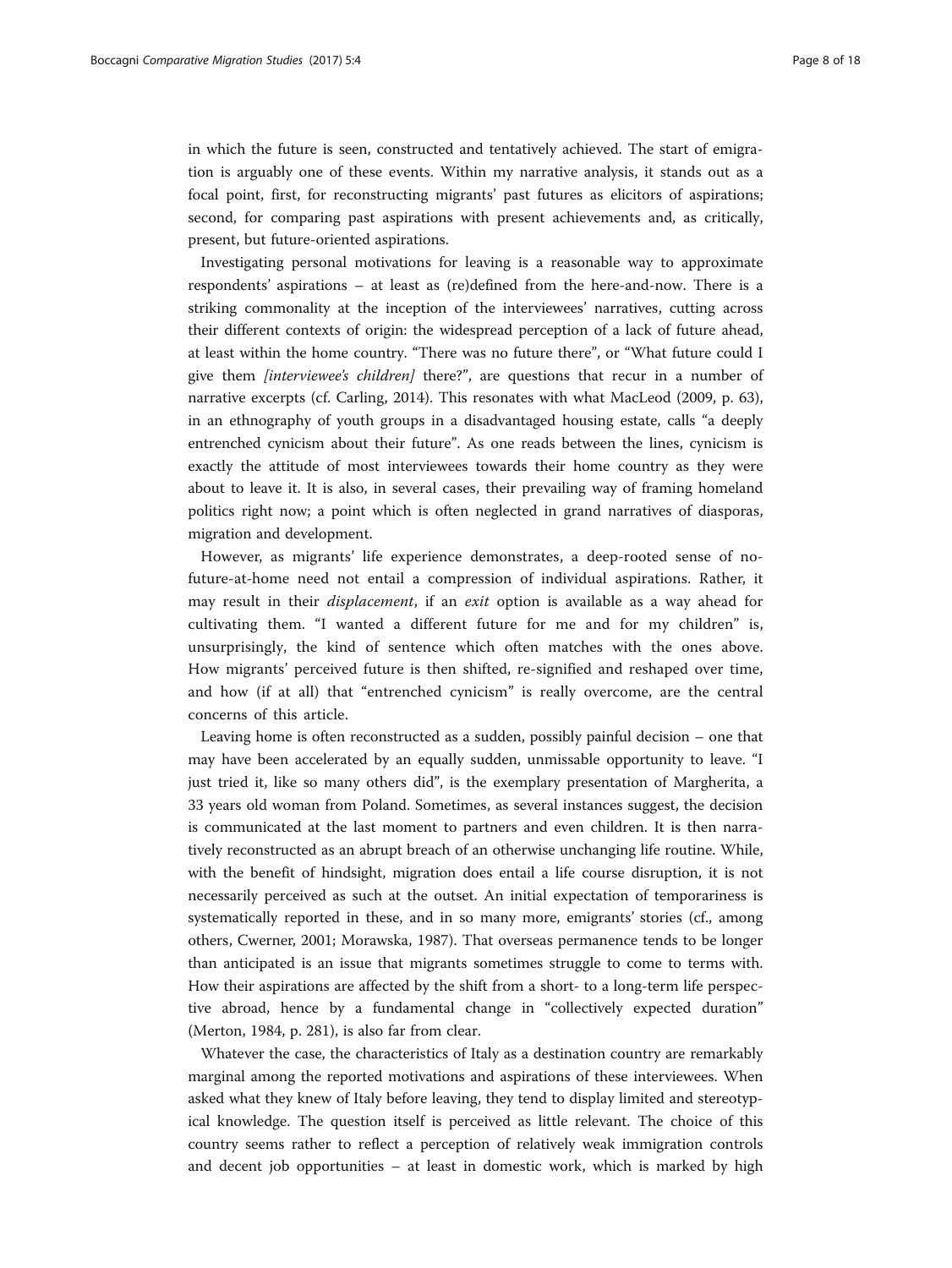demand and durable concentration of immigrant labour (Ambrosini, [2013](#page-16-0)). Rather than being a focus of aspirations in itself, the choice of the destination is typically a secondary or pragmatic concern, driven by interpersonal, generally kin-based social networks. Single critical events such as loss of job, debts or health problems in the family may also have a stake. The same holds for oppressive or violent family arrangements, particularly for women.

In a nutshell, the "migration aspirations" of immigrant domestic workers such as these interviewees are more instrumental than oriented to any specific place of destination (cf. Carling, [2014](#page-16-0)). What primarily nurtures them is the expected possibility to obtain better incomes and living conditions. The narrative of Lucio, a domestic worker from Peru, is a case in point on the future-oriented material targets at stake, against a background of relative deprivation, more than utter poverty:

My wife and I, we saw that the situation there was a bit… what we did aspire the most was to buy a house… with the money you got there you couldn't do that much, you had a good living, I mean, but it was pretty difficult to buy a house. That's why we have been – we have seen migration as a way of… working abroad, as a way of… getting something better. (Lucio, Peruvian, 39, in Italy for 12 years)

There is interestingly little, in the ways in which interviewees retell their earlier migrant experience, of aspirations as mere "dreams of fantasy" out of touch with reality. The latter are systematically attributed, instead, to non-migrants' stereotypical understandings of migrants' life conditions, which would grossly neglect their hardships. As Malù, a Filipina in her early forties, recalls:

I had no idea *[about Italy]*, they just told me that you gain well in Italy, and that there are a number of Filipinos… now, you know what's the problem? I get angry with my co-nationals, coz every time I return home they [Filipino non-migrants] believe it's a paradise here. You know, this is the problem. (Malù, Filipina, 42, in Italy for 14 years)

Accounts like this may be unnecessarily selective and self-benign in blaming other co-nationals for circulating all too rosy hopes about migration. There is no reason to exclude that incongruous expectations of the wages accessible abroad – to make the most obvious of examples – may have affected many individual decisions to leave. That said, these discordant attributions of naïf aspirations cast light on a more significant point: the social and community embeddedness of individual aspirations, including the aspiration to leave. While migration is typically an individual or household-based investment, driven by correspondingly "private" aspirations, it still takes place within a broader texture of pervasive social representations and shared aspirations (including the "depressed" ones, as in the previous instance of no-future-here). This can be easily detected in the comparative, possibly emulative bases of every single decision to leave. Now, the interaction between processes such as migrants' remittances, the development of widespread aspirations to leave and the cumulative diffusion of a "culture of migration" is all too complex and case-dependent to be addressed here (see, among others, Ali, [2007;](#page-16-0) Belloni, [2015;](#page-16-0) Connell, [2008;](#page-16-0) Kandel & Massey, [2002\)](#page-16-0). The fact remains that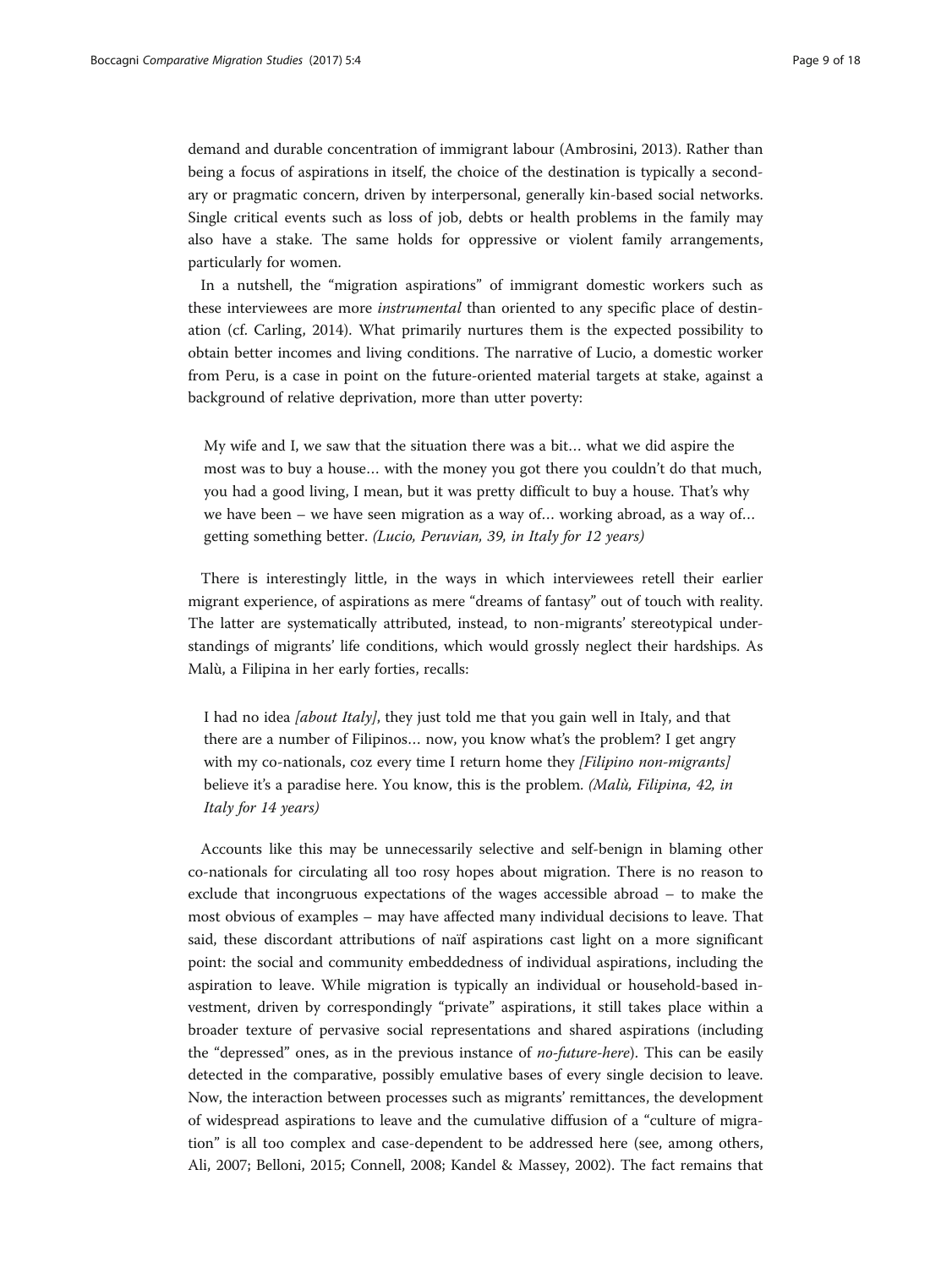emigration backgrounds in home communities, including the previous infrastructural development of a migration system, are a significant influence on the individual and collective aspirations of prospective leavers.

#### The future seen from the here-and-now: still a field for "upwards" aspirations?

Retracing migrants' past aspirations from their present accounts, as in the previous section, is a slippery task – if one with few alternatives, here. There may be less of a risk, now, in exploring their present aspirations as future-related views, desires and fears. This mapping exercise, however, has also its challenges.

As interviewees are asked about the biographic changes associated with their migrant experience, what of their previous aspirations has been realized so far is often dubious or unclear. More clear and widespread is the emphasis on the personality and relational changes they have experienced over time. Once their present self-images and family attachments are compared with those of the past, immigrants' self-representations share an emphasis on their personalities as more assertive, resilient and self-confident than "before". A stronger capability to plan one's own future is also stressed in several interviews – if only by contrast with the lack of long-term projects which some attribute to their left-behind counterparts. Their narratives abound with instances of social processes that could be framed, first, as individualization (e.g. Beck & Beck-Gernsheim, [2002](#page-16-0)), as suggested by the emphasis on greater economic and social autonomy, but also by the feelings of isolation from previous support networks; second, as dissimilation (Fitzgerald, [2014\)](#page-16-0), a perception of increasing disalignment from non-migrant conationals in terms of lifestyles, mindsets and, possibly, in living conditions.<sup>5</sup>

As the focus is reset on respondents' views of their own future, strong variations can be found in the spatial referents, temporal reach and emotional intensity of their aspirations. No single predominant configuration emerges out of them. What is clear, though, is that not all respondents would see "cultivating aspirations" as a worthwhile effort. Rather, their future-oriented aspirations reflect some mediation between present work circumstances that leave little room for improvement and long-term, often vague prospects of homecoming.

The very notion of home, while being emotionally nourished, may be hard to be emplaced in one specific location, as a lasting source of a better future (Boccagni, [2016b](#page-16-0)). In the words of Moroccan Farida, who takes some distance from her husband "who is a bit unhappy because he has always wished that there may be a future in our country",

Future – This is something I'm thinking of, but there's a long way ahead, it's not easy. […] We don't have a future yet, as if I can go to Morocco and stay for good – there is not a place that is like home for me, or for my children. You must start everything from scratch… I don't think anybody wouldn't like to go back, if you have a house to live in, a job to carry on… but I like Italy because it has given me something which my country has not, and it's difficult to get it there. If there were a home and a job, I'd go back there. (Farida, 28, in Italy for 11 years.)

Although such uncertainties have much to do with poor prospects for improvement in home countries, they are also affected by the "ordinary" difficulties of low-skilled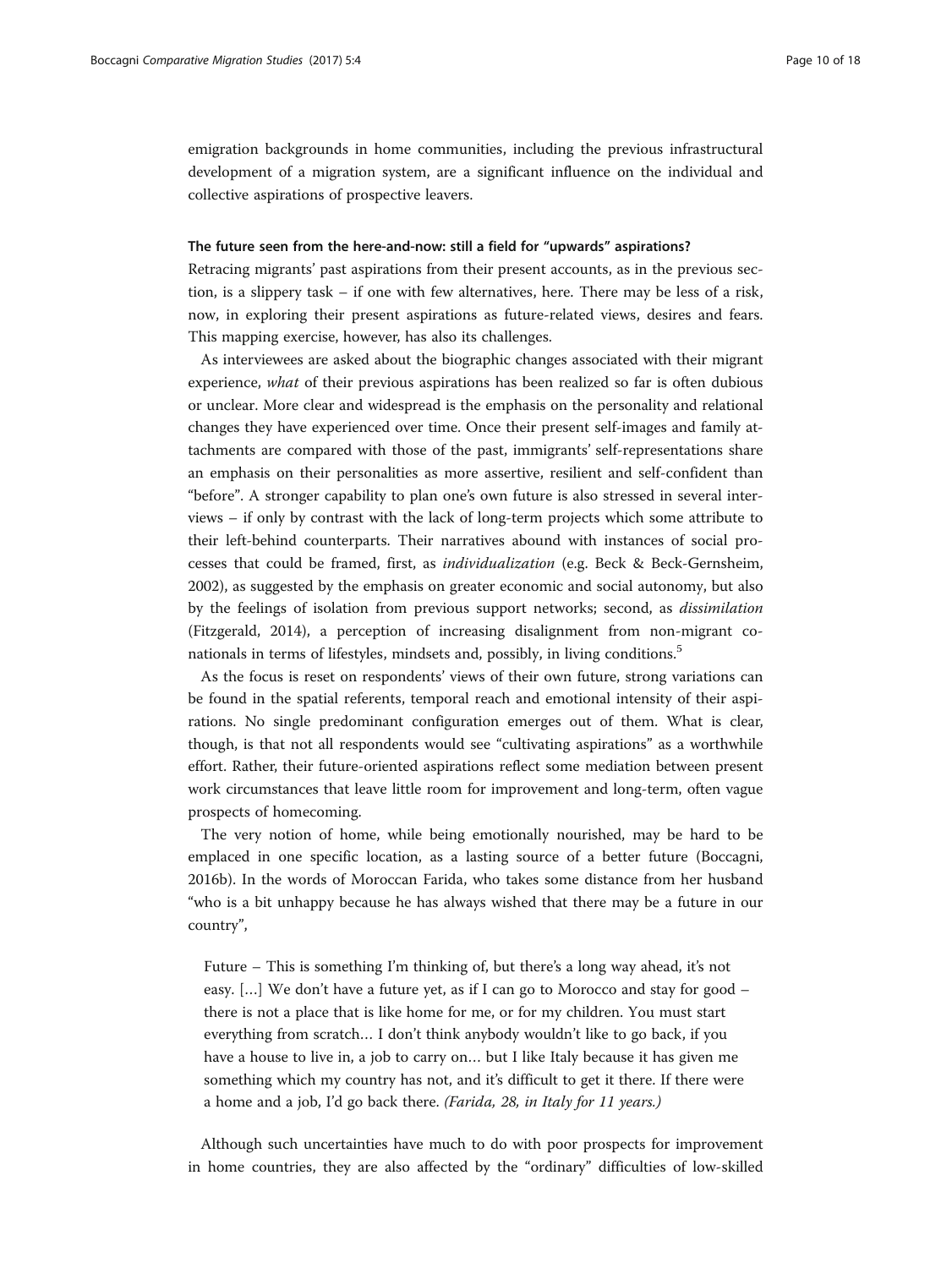immigrant life at the *margins* of the receiving society, even when they are employed in domestic work. Over time, however, such living and working conditions can pave the way for substantial life improvements, at least in home communities. Particularly for pioneer or single migrant respondents, homeland turns out to be the main or even the only framework within which upwards aspirations are cultivated (for oneself, or at least for one's children), against the little chances of social mobility abroad.

While the aspiration to return in the future is predominant, it is not shared by all respondents, though. The expected emplacement of the future does not depend only on the relative success of their immigrant trajectories, or on their living standards here and now. As, or possibly more significant is the reach and strength of intergenerational ties and obligations. This is most visible among female interviewees. In the meaningful formulation of Gheraldina, an Albanian woman with two children in their midtwenties, "I'm not thinking of the future for me – I'm thinking [of it] for my children… future, by now, is for them".

While first-generation adult respondents tend to frame homecoming as a desirable future option, this need not be the case for their children, whether reunited from the homeland or born abroad. For younger generations, returning home – hence, reframing homeland as a place for productive and biographic investments, rather than for enjoying old age – is generally an unlikely, undesirable development. "I can't see so much future for her there", says 48 years old Maria, thinking of her teenager daughter who was born and raised in Italy. If this is the case, however, migrants' aspirations about their own future become irremediably more indeterminate, or at least "multi-sited".

Two more aspects of this mixed configuration of aspirations are important here. First, in a number of cases aspirations tend to be framed in minimal and pragmatic terms, consistent with respondents' segregated life and work circumstances. An aspirational curtailment, or downwards levelling, is at work here. Margherita's reply to a question on her perceived future life prospects – "for now I'm content with what I have" – is an example, among many, of this creeping attitude. In a minority of interviews, however, a more radical stance emerges, which questions the commonsensical view of aspirations as something out there, just ready for use. Some narratives, particularly among women, point to the absence of conditions – i.e. external opportunities and internal dispositions – suitable to cultivate meaningful aspirations for the future. One of the worst psycho-social effects of immigration may then be a substantive deprivation of the interest, capability and orientation necessary to frame future as open to positive developments. "I muddle through day by day, without looking at the past, or even at the future – it's always present", is the self-presentation of Gloria, a Filipina of 38, against a question on "what has changed" over the two decades she has spent in Italy. The interview excerpts below are equally revealing of a fatalism that results, as time goes by, in decreasing capacities and interests to aspire.

I've no plan, no plan [about the future]. I'm one who lives day after day. You'd better live this way rather than doing plans all the time – what I'll do the day after tomorrow, or in 10 years, or whatever. I'm just thinking that today was OK, tomorrow… we'll see. […] I've always said that I'll be here as long as I can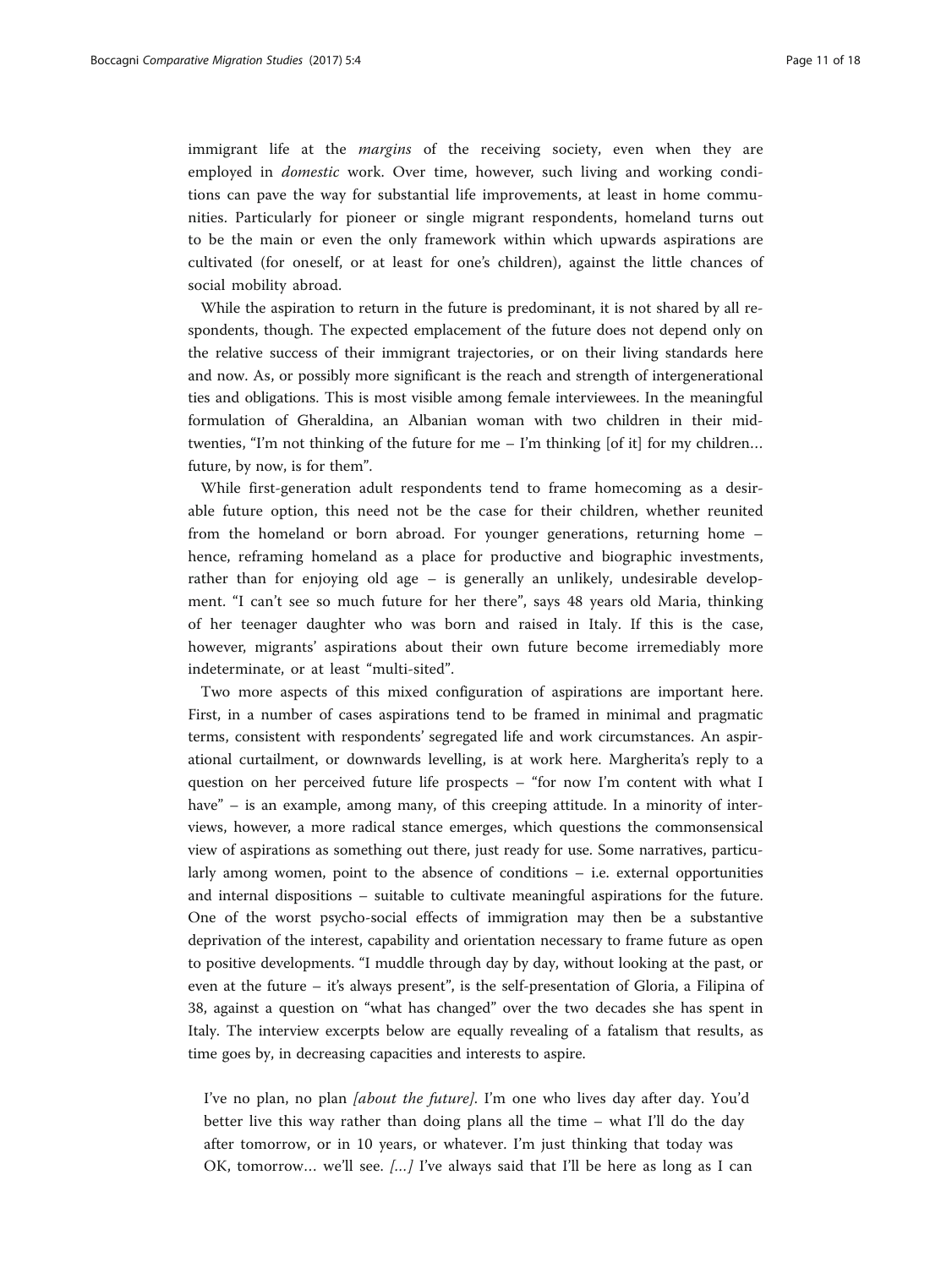work – the day I can't work anymore, I'll go back. (Mary, Ecuadorian, 45, in Italy for 10 years)

I just don't know [what future will be like]. We can't talk about future, but we wish we'll always be fine, don't we? Let's pray God for good health and quiet and serenity and then… other things, but most of all health. (Vasilica, Rumanian, 53, in Italy for 11 years)

[Q: What do you imagine your future to be like? What do you think you will do?] Nothing. Q.: Are you looking for a job in another sector? No, no. Or always…? No, not even that. I mean, not even another domestic job. No. I've got a job now, I'm not looking for nothing more. When I haven't it, I'll look for another, if I want. […] Have you ever looked for a job different from domestic or care work? No, never – don't even know why! (Mirela, Albanian, 41, in Italy for 15 years)

This attitudinal mixture of vagueness, indecision and ostensible disinterest is a way of coping with the little room available for nourishing, let alone achieving, personal aspirations. It is also a reminder against the risk of conceiving people's looks into the future as necessarily positive, optimistic or progressive. Particularly under precarious life circumstances, it should not come as a surprise that aspirations are levelled down or dismissed as irrelevant. The worried gaze into the future of the following middle-aged interviewees, well-aware of the dubious prospects for social security they will have when getting older (cf. Horn & Schweppe, [2015\)](#page-16-0), is telling in this respect.

[Question: What do you imagine your future like? What do you think you will do?]

I imagine future to be horrible. I mean, even if I'll succeed in getting a pension, I won't have really much of it as a pension. What will I do then? I won't have money enough to take a woman to care for me, either, if I get old. I don't see a beautiful future. (Bernadette, Madagascan, 45, in Italy for 20 years)

To tell the truth, it *[the future]* makes me afraid. What will I do when old age comes? […] You know, I'm not 20 – I'm 47, and I've worked only for 15 in my country. I'll get almost nothing there *[i.e. pension benefits]*, and here – when I can't cope with it any more, I don't know – I really don't know. That's what makes me feel afraid. (Eva, Polish, 47, in Italy for 11 years).

At least in some cases, the pre-migration perception of "no future" in the country of origin is reproduced in the country of settlement, after a number of years spent there. Migration may then result in a way of curtailing aspirations, rather than nourishing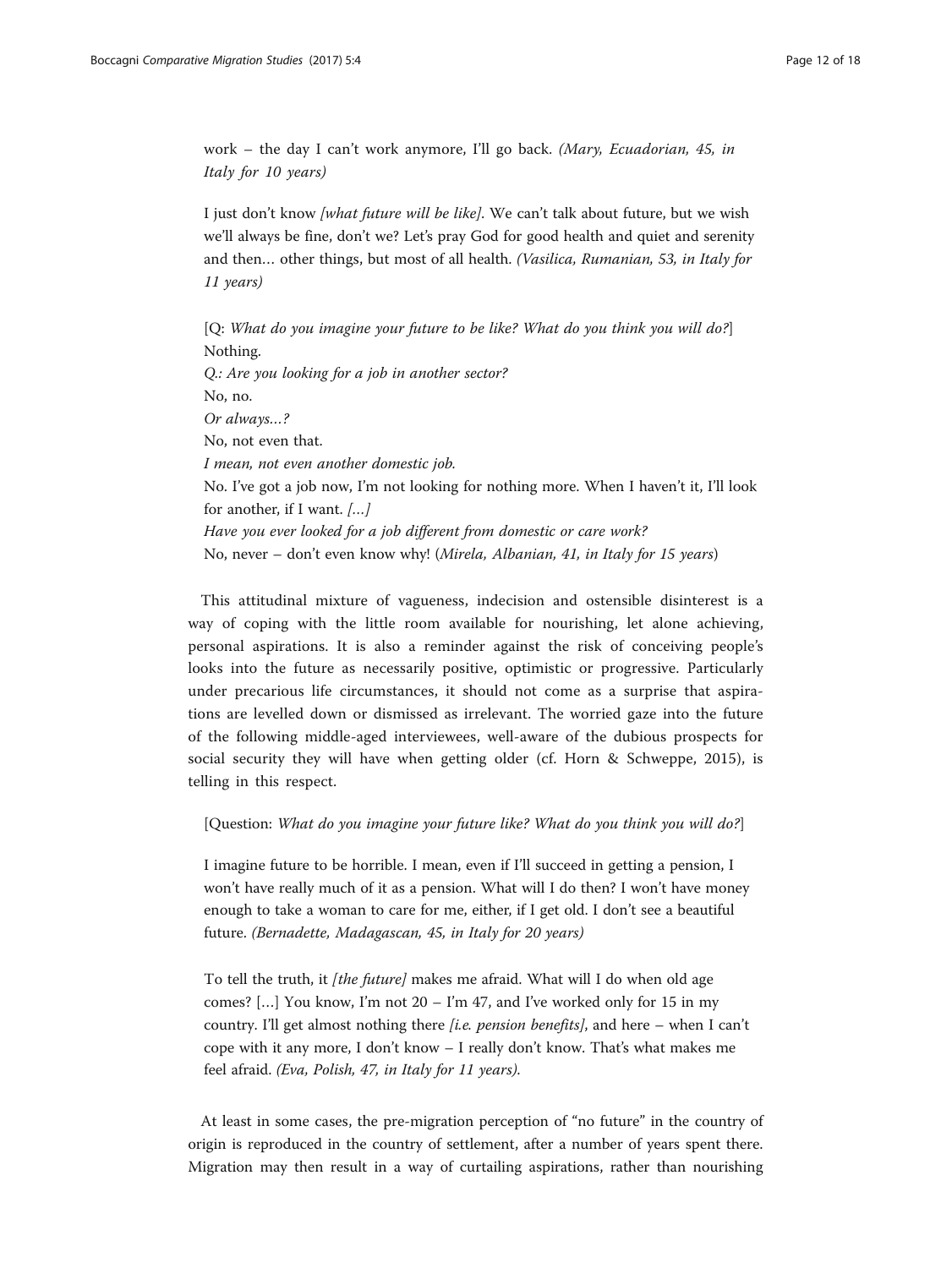them over time. At a minimum, the perceptions of one's future can be open to (and possibly colonized by) all sorts of attitudes, moods and emotions. Aspirations as betterment-oriented constructs are by no means exhaustive of these stances.

There is a visible limit to the possibility of framing future as an open-ended "place" where all that is not available or achievable now can be projected. Such a limit has clearly to do with age and the life course, as well as with gendered expectations about family roles and obligations. It may be still more salient in live-in care work, which makes for a unique combination between spatial certainty  $-$  i.e. a highly segregated work setting – and temporal uncertainty – its duration being strictly connected with the survival of frail and care-dependent clients (Boccagni, [2016a\)](#page-16-0).

### Immigrant domestic workers' aspirations, unpacked

The next step of my analysis lies in retracing some communal patterns across the narratives of these interviewees, to be connected with the broader debate on aspirations. Is there anything like a typical "aspirational profile" out of their life circumstances, and how does it evolve over time? What insights can be drawn, once their subjective future as-seen-from-the-past is compared with future-as-seenfrom-the-present? Last, what do these findings say for the study of the meanings and consequences of aspirations at large?

At first glance, and especially at the start of migration, interviewees' aspirations are fundamentally occupational ones (Portes et al., [1978](#page-17-0)). Finding a job and higher wages is the key issue at stake. An in-depth reading of their narratives, though, shows a more complex and faceted aspirational profile. Employment in a richer country is less an aim in itself than the means towards individual and family wellbeing, thus involving other people (i.e. left-behind kin) and places (i.e. home communities). Adjectives such as intergenerational and transnational should also be used to capture the prevalent view-into-the-future of these immigrant domestic workers.

If occupational aspirations are "a mediating link between socioeconomic structures (what society offers) and individuals at the cultural level (what one wants)" (MacLeod, [2009](#page-16-0), p. 22), respondents' aspirations parallel this mediation and move it ahead, on a dual scale: over time, as they involve their descendants as (or even more than) themselves, and over space, as they try to connect host societies expected to be progressive, "modern" and open to self-fulfilment, and home societies regarded, by contrast, as unable or unwilling to provide opportunities or even only rights. Whether receiving societies meet such expectations, and whether the benefits accrued there can be imported back into home communities, is a case-dependent question which goes beyond the scope of this paper. The predominant tone of these respondents suggests pessimism in the regard, though.

While their initial experience of migration is typically underpinned by a view of the future as an empty, open and accessible space (cf. Adam & Groves, [2007](#page-16-0)), their present view of the future is both less open-ended and more uncertain. A friction emerges between relatively richer and emotionally intense aspirations then, while leaving home; and more modest, narrow and pragmatic, but sometimes still fuzzy aspirations now, after several years spent abroad. The proactive stance which arises in the accounts of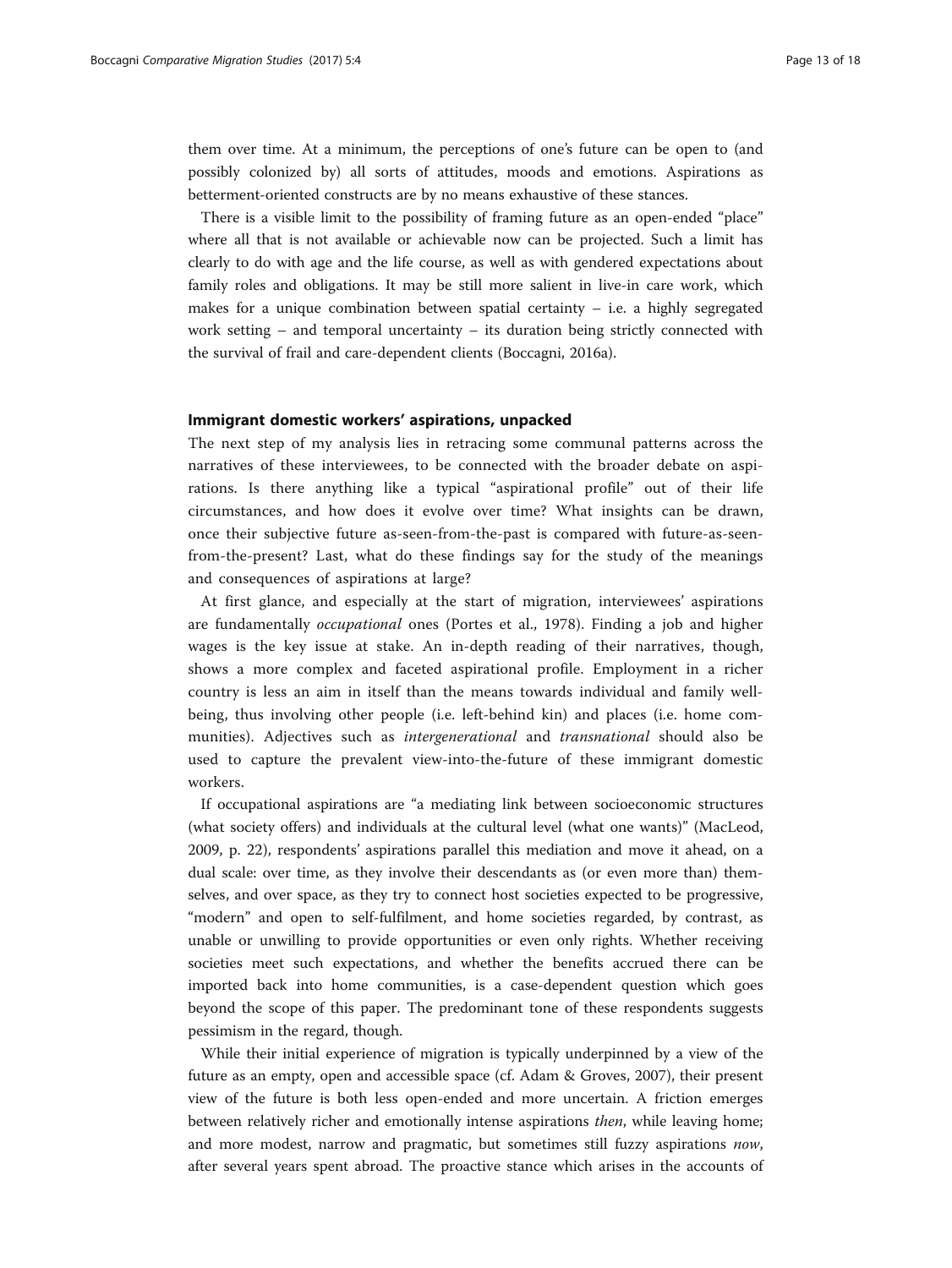their past futures – what Portes [\(2012\)](#page-17-0) calls "the immigrant drive" – contrasts with the mixed and uncertain attitudes towards their present futures. The narrative of Emy, a Filipina with a relatively high length of stay in Italy, is a case in point.

Now, I feel a bit lonely sometimes… Earlier on, I had in my mind only one thought: to go ahead, improve my life – I had to be strong and work. I hadn't this thought, "Oh my God, what's happening to me?". I was full of energy to work. Now instead, after so long, I'm starting to miss my country and be worried for my family, my daughter and husband. (Emy, Filipina, 39, in Italy for 15 years)

The contrast between *now* and *earlier on* cannot be reduced to an opposition between past wealth of aspirations and present lack of them. Uncertainty and ambivalence, more than pessimism, pervade respondents' attitudes towards the future. Migration for low-skilled domestic work need not disempower personal aspirations. It nonetheless rearticulates and dovetails them, as immigrants' life conditions are typically disadvantaged (by the standard of the host society) and hard to frame into hierarchical and linear categories such as "better" or "worse" (compared with the home society). While the immigrant condition itself is a source of lesser social status and relative deprivation, over time there seems to be also a cognitive adaptation to this. For most interviewees, individual aspirations decrease – at least for themselves, here and now. The same may not hold for their far future and for a range of significant others, most notably children, expected to benefit from immigrants' striving (Boccagni, [2016a\)](#page-16-0).

In a way, the individual aspirations of these immigrant domestic workers tend simply to become more realistic and better focused, based on the reality test of their everyday life. Migration seems to work as a multiplier of aspirations in its early stages, and even prior to its inception. Over time, instead, it acts as an aspirational regulator, or even a downwards leveller – at least for this particular immigrant profile, under the circumstances of the Italian labour market (Ambrosini, [2013\)](#page-16-0).

With these premises, an analytical framework for dissecting migrant workers' manifested aspirations – their everyday ways of "trying to get something better", as an interviewee put it – could be developed along three key dimensions (cf. Spenner & Featherman, [1978\)](#page-17-0):

- Contents (i.e. aspiring what?). This points to the impossibility of making sense of aspirations unless with regard to specific, subjectively meaningful and variable targets. This also calls for a focus on the sets of values, interests and rights in which aspirations are embedded, for instance regarding access to, or better conditions in, employment, income, education, family reunification etc.;
- Relational references (i.e., to the benefit of whom?). Aspirations need not be only ego-centred. One may cultivate aspirations involving primarily oneself as much as a variety of significant others, as in family-based migration flows such as those at stake here;
- $-$  *Space-time horizons* (i.e. *where*, and *when?*). There is nothing obvious either in the spatial frames underlying aspirations (i.e. migrants' home and/or host societies), or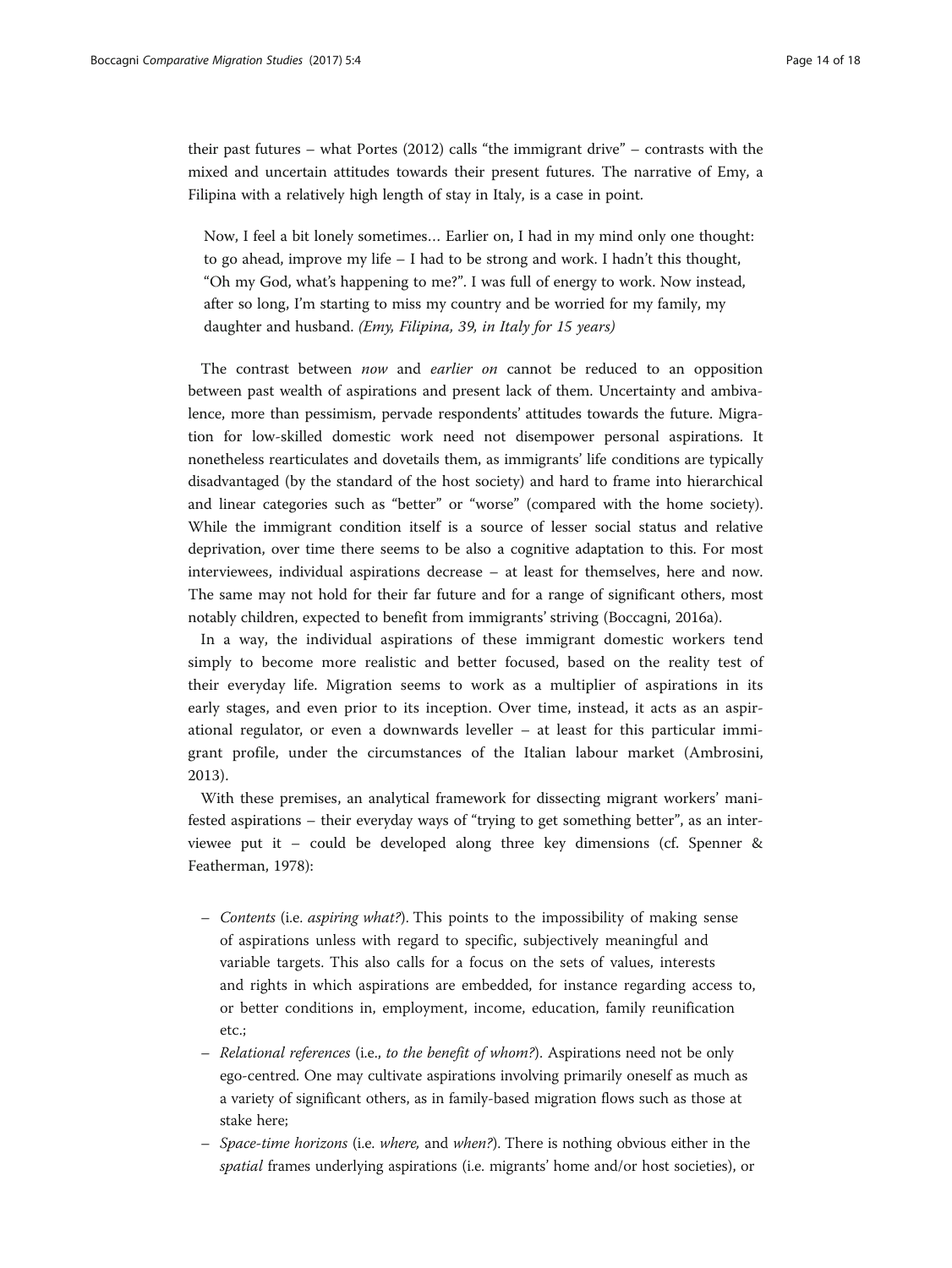in the temporal ones, that is, the social durations involved – whether an expectedly short-term one, a long-term one (e.g. retirement age or the adulthood of the next generations), or possibly a temporally undetermined one, whenever migrants' perceived future horizons are little defined.

At all of these levels, migration-related aspirations call for a new and more sophisticated understanding. That aspirations are time-dependent (hence call for diachronic and life-course related research), and that they are affected by a variable combination of micro-, meso- and macro- factors, is important. It is not the whole story, though. As important is to dissect, in individuals' ways of cultivating aspirations, the coexistence and possibly the conflict between different aspired values, driven by distinct kinship regimes and moral economies, as much as by personal preferences. Likewise, one should appreciate the interdependence between personal aspirations and the life prospects of a number of significant others, so that any exclusively individual(istic) view is bound to be oversimplistic. Following these insights, my framework points to the need to go beyond a linear and cardinal understanding of aspirations as high vs low, or as a principled reference to something *better* or *more* than what used to be there. Different subjective criteria and dimensions of analysis need to be brought into the equation – with all of the attendant tensions and negotiations between the relevant actors. At the same time, the lowering aspiration trend that emerges across these interviews is inseparable from respondents' socio-demographics. There is little surprise in a prevalence of modest and pragmatic aspirations among middle-aged women involved in intensive care work and in equally "sticky" moral and economic obligations towards their family members left behind (Lutz, [2011](#page-16-0); Parrenas, [2015](#page-17-0)). The weight of their work socialization in Italy should not go unnoticed either. That immigrants' everyday life is not an amplifier of aspirations, here, is also a social and ethnic capital effect: one resulting from strong occupational segregation, as well as from the prevalence of informal mechanisms of bounded solidarity along narrowly ethnic lines (Catanzaro & Colombo, [2009\)](#page-16-0).

Having said this, one might wonder whether *aspirations matter*, as a research topic, even when they are not accomplished. Based on my case study, the response cannot but be positive. Researching aspirations and following up their tentative achievement is a worthwhile effort because they still mirror migrants' desired future, and their relative autonomy and efficacy in shaping it. Migrants' aspirations are unique as a research window into the social factors which affect their agency and its transformation over time. Both pursuit and transformation are related to one's evolving and changing terms of reference – that is, the perceived life standards and opportunities available in host, and/or in home societies.

### Conclusion

Aspirations, as subjective and volitional views of the future, are worth understanding in light of their evolution over time – as long as retrospective life histories enable this, if only for the lack of viable alternatives on a large scale. Comparing "then" and "now", within the narratives of these first-generation immigrant domestic workers, points to a redistribution of aspirational trajectories into a variety of arrangements. Rather than being invariably the same, respondents' aspirations are displaced, deferred, intergenerationally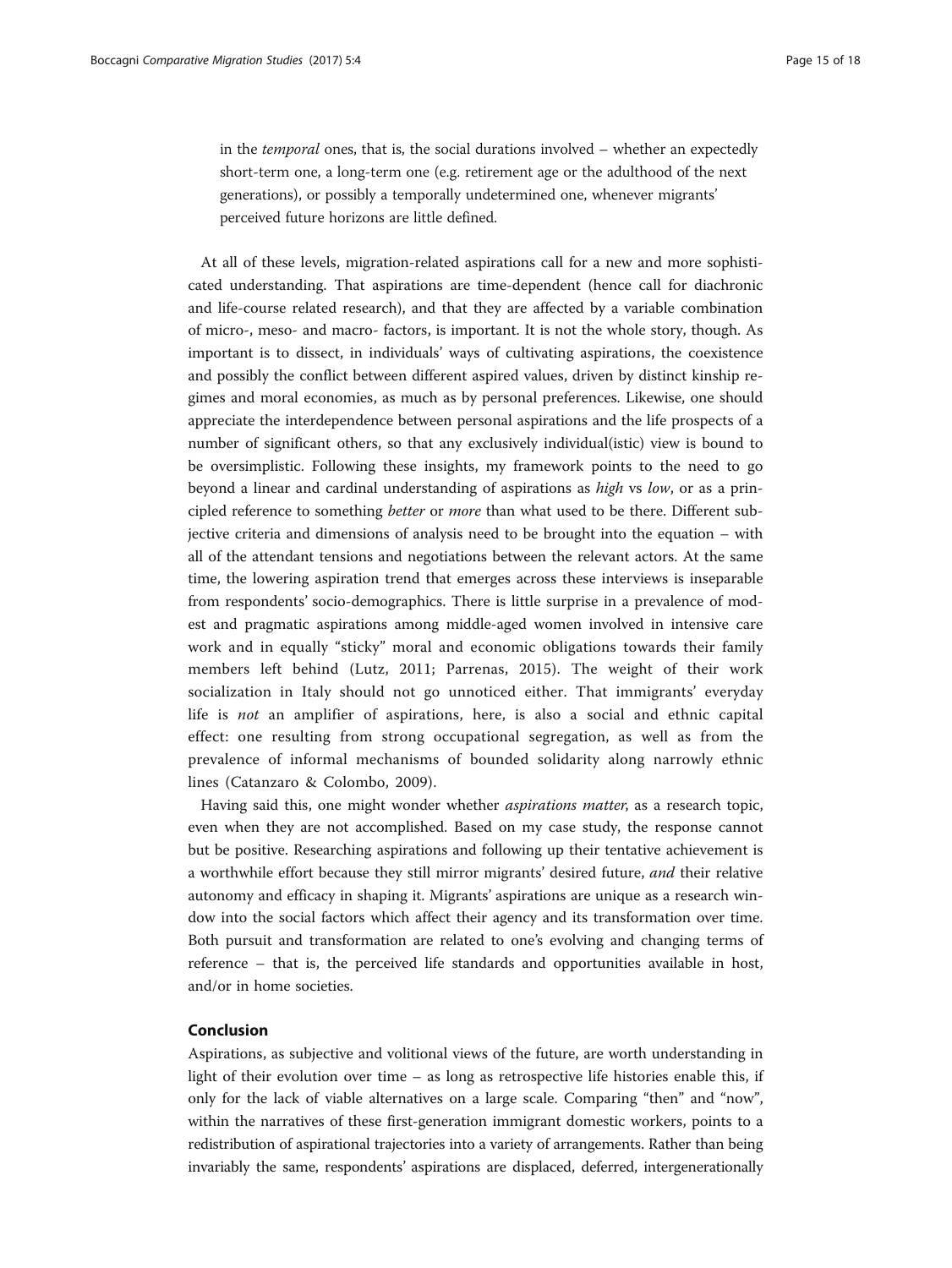invested and possibly curtailed over time – while also remaining, more often than not, remarkably blurred. While the aspiration to leave in the first place is quite clear-cut, widespread and socially (as well as morally) legitimated, it gradually leaves space to more fuzzy, contingent and reversible micro-aspirations about immigrants' personal and family future.

To the typically middle-aged, mostly female domestic workers considered here, the migration experience turns out to be an aspirational leveller, or a source of downwards aspirations, as far as the occupational domain is concerned. This is consistent with the limited opportunities available for better (or even only different) jobs, with their prevalent lack of valuable human and social capital, and with their functional adaptation to the domestic work niche. Seldom, if ever, do their narratives show any success in searching for better work conditions or different sectors of employment. This is little of a surprise for Italy, in a sector – such as domestic work – even less unionized and permeable to upwards mobility than the others in which immigrant labour is concentrated (Marchetti, [2012\)](#page-16-0).

Yet, an understanding of migrant aspirations along these lines only, and only from the viewpoint of the receiving society, would be narrow and simplistic. A broader, longer-term and multi-sited biographic optic should be pursued instead. Along these lines, the migrant experience has still a potential to nourish aspirations of selfachievement and socio-economic mobility for oneself, or at least for children and closer kin. Such a potential is shaped by generational and life course circumstances and is not at odds with their poor occupational aspirations within domestic work. The contradiction between family-oriented and occupational aspirations should however be revisited in the case of second generation immigrants, which is still to be investigated, in Italy, in this optic. It is there that the aspirational gap between generations, and between desires and accomplishments, is more likely a source of tensions, and deserves further research.

Altogether, subjective aspirations cannot be underestimated as a biographically relevant set of attitudes and representations "ahead"; hence, a meaningful window into migrants' perceived future and their stances towards it. While much of the debate on immigrant integration focuses on the (expected) outcomes, a better understanding of the underlying everyday processes – and of the ways immigrants understand and try to shape them in aspirational terms – is in order to refine the understanding of integration itself.

### Endnotes

<sup>1</sup>Exceptions include Appadurai [\(2004\)](#page-16-0), as mentioned above.

 $2$ The key topics inside the interview guide are as follows: Family and social background; Work and everyday life in the country of origin; Development of the migration project; Migration pathways; Current job and work history in Italy; Everyday life in Italy; Welfare needs and interactions; Transnational relationships; Future-related changes and perspectives; Key socio-demographics. All in-depth interviews, generally lasting from 2 to 4 h, were conducted in Italian by specially trained interviewers.

<sup>3</sup>While the original research design was driven by a "purposeful sampling" logic, it still followed a number of selection criteria, resulting in pre-established quotas along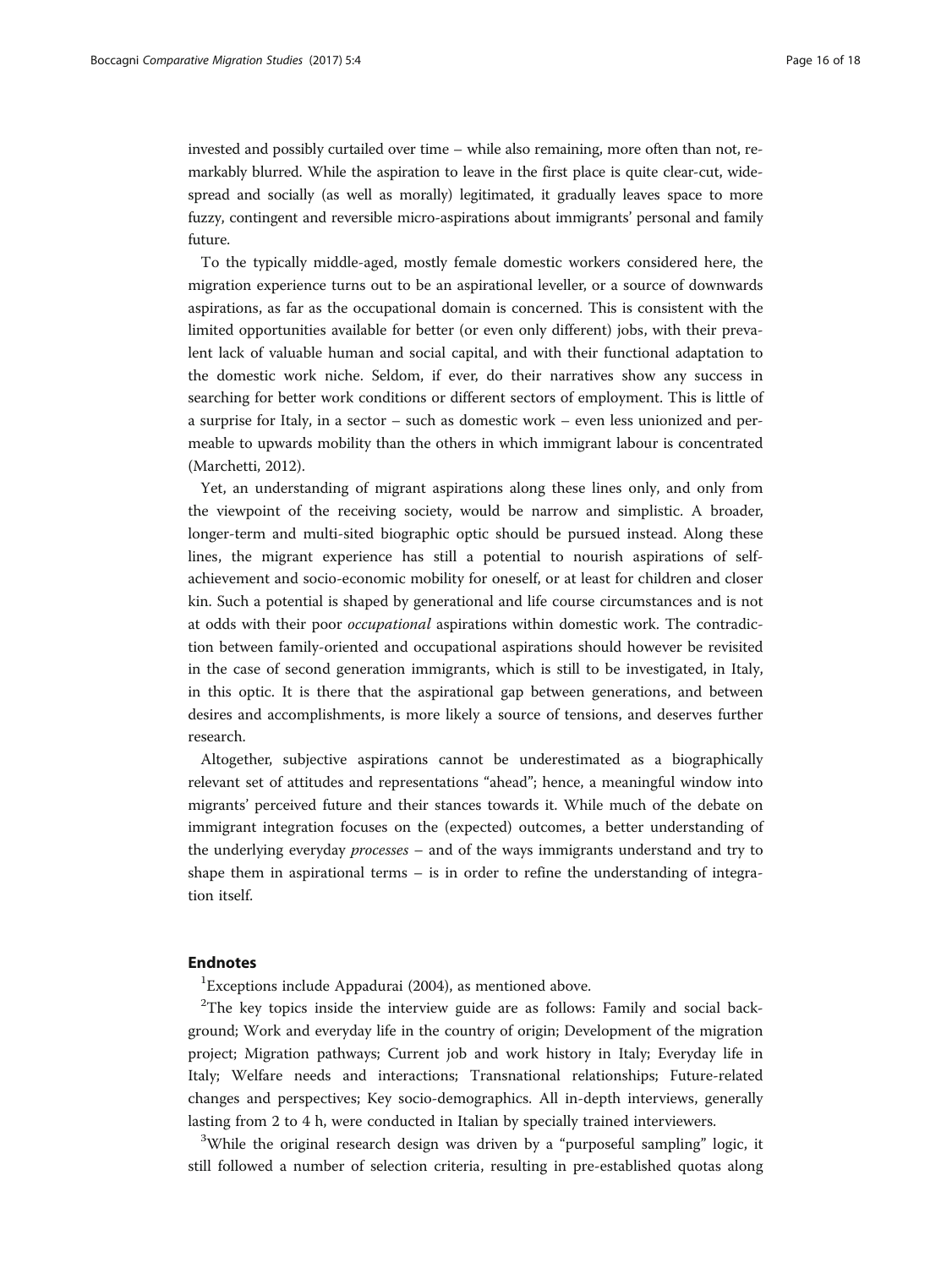<span id="page-16-0"></span>lines of territorial distribution, gender, length of stay and condition of employment (Catanzaro & Colombo, 2009).

<sup>4</sup>Quoting from Luhmann (1976).

<sup>5</sup>Importantly, the feeling of being increasingly different to co-nationals at home need not go hand-in-hand with a stronger feeling of assimilation into the receiving society.

#### **Acknowledgements**

Previous versions of this paper were presented at international conferences in Oxford (IMI-THEMIS, Theorising migration: Networks and Beyond) and in Naples (ISA-ESA, From Memories to the Future). I am grateful to Ewa Morawska, Jorgen Carling, Monica Massari and Peter Kivisto for their insightful comments.

#### Competing interests

The author declares that he has no competing interests.

Received: 13 August 2016 Accepted: 24 December 2016 Published online: 10 February 2017

#### References

Adam, B., & Groves, C. (2007). Future matters. Action, knowledge, ethics. Leiden: Brill. Adam, B., & Groves, C. (2011). Futures tended. Bulletin of Science, Technology and Society, 31(1), 17–27. Ali, S. (2007). Go West young men. Journal of Ethnic and Migration Studies, 33(1), 37–58. Ambrosini, M. (2013). Irregular migration and invisible welfare. Basingstoke: Palgrave. Appadurai, A. (2004). The capacity to aspire: Culture and the terms of recognition. In R. Vijaendra & M. Walton (Eds.), Culture and public action. Stanford: Stanford University Press. Boccagni, P. (2016a). Searching for wellbeing in care work migration: Constructions, practices and displacements among immigrant women in Italy. Social Politics 23(2), 284–306. Boccagni, P. (2016b). Migration and the search for home: Mapping domestic space in migrants' everyday lives. Basingstoke: Palgrave.

Bal, E., & Willems, R. (2014). Aspiring migrants, local crises and the imagination of futures "away from home". Identities, 21(3), 249–258.

Beck, U., & Beck-Gernsheim, E. (2002). *Individualization.* London: Sage.

Belloni, M. (2015). Cosmologies of destination. University of Trento: PhD Thesis.

- Carling, J. (2002). Migration in the age of involuntary immobility. Journal of Ethnic and Migration Studies, 28(1), 5–42.
- Carling, J. (2014). The role of aspirations in migration, Conference Determinants of International Migration. Oxford: International Migration Institute.
- Catanzaro, R., & Colombo, A. (Eds.). (2009). Badanti & Co. Il lavoro domestico straniero in Italia ["Live-in careworkers & Co. Immigrant domestic work in Italy"], Bologna, il Mulino.
- Chamberlain, K. C. (2001). Makin' it in school: How at risk kids stay in high school and maintain optimistic aspirations. Explorations, 4, 1–42.

Connell, R. (2008). Niue: Embracing a culture of migration. Journal of Ethnic and Migration Studies, 34(6), 1021–1040. Cwerner, S. (2001). The times of migration. Journal of Ethnic and Migration Studies, 27(1), 7–36.

Czaika M., & Vothknecht, M. (2012). Migration as cause and consequence of aspirations (IMI Working Paper 57). Oxford: University of Oxford. Retrieved from SSRN:<https://ssrn.com/abstract=2130624>

Da Roit, B. (2007). Changing intergenerational solidarities within families in a Mediterranean Welfare State. Current Sociology, 55(2), 251–269.

De Haas, H. (2011). The determinants of international migration. Conceptualising policy, origin and destination effects (IMI Working Paper 32). Oxford: University of Oxford. Retrieved from [http://www.ilo.org/dyn/migpractice/docs/225/](http://www.ilo.org/dyn/migpractice/docs/225/Determinants.pdf) [Determinants.pdf](http://www.ilo.org/dyn/migpractice/docs/225/Determinants.pdf)

Fitzgerald, D. (2014). The sociology of international migration. In C. Brettell & J. Hollifield (Eds.), Migration theory: Talking across disciplines. New York: Routledge.

Griffiths, M., Rogers, A., & Anderson, B. (2013). Migration, time and temporalities: Review and Prospect (COMPAS Research Resources Paper). Oxford: University of Oxford.

Haller, A. (1968). On the concept of aspiration. Rural Sociology, 33(4), 484–487.

Haller, A., Otto, L., Meier, R., & Ohlendorf, G. (1974). Level of occupational aspiration. American Sociological Review, 39, 13–21.

Horn, V., & Schweppe, C. (Eds.). (2015). Transnational aging. London: Routledge.

IDOS. (2015). Dossier statistico immigrazione ["Statistics on International Migration - Annual Report"]. Rome: UNAR-Confronti.

Jedlowski, P. (2013). Memorie del futuro. Una ricognizione. ["Memories from the Future: an Overview"] Studi Culturali, 10(2), 171–187.

Kandel, W., & Massey, D. (2002). The culture of Mexican migration. Social Forces, 80(3), 981–1004.

Luhmann, N. (1976). The future cannot begin: Temporal structures in modern society. Social Research, 43(1), 130-152. Lutz, H. (2011). The new maids. London: Zed.

MacLeod, J. (2009). [1983] Ain't no making it. Aspirations and attainment in a low-income neighborhood (3rd ed.). Boulder: Westview Press.

Marchetti, S. (2012). Together? On the not-so-easy relationship between Italian labour organizations and migrant domestic workers' groups (ICDD Working papers no. 31). Kassel: University of Kassel. Retrieved from [http://www.uni-kassel.de/](http://www.uni-kassel.de/einrichtungen/fileadmin/datas/einrichtungen/icdd/Publications/ICDD_Working_Paper_No.3_Marchetti.pdf) [einrichtungen/fileadmin/datas/einrichtungen/icdd/Publications/ICDD\\_Working\\_Paper\\_No.3\\_Marchetti.pdf](http://www.uni-kassel.de/einrichtungen/fileadmin/datas/einrichtungen/icdd/Publications/ICDD_Working_Paper_No.3_Marchetti.pdf)